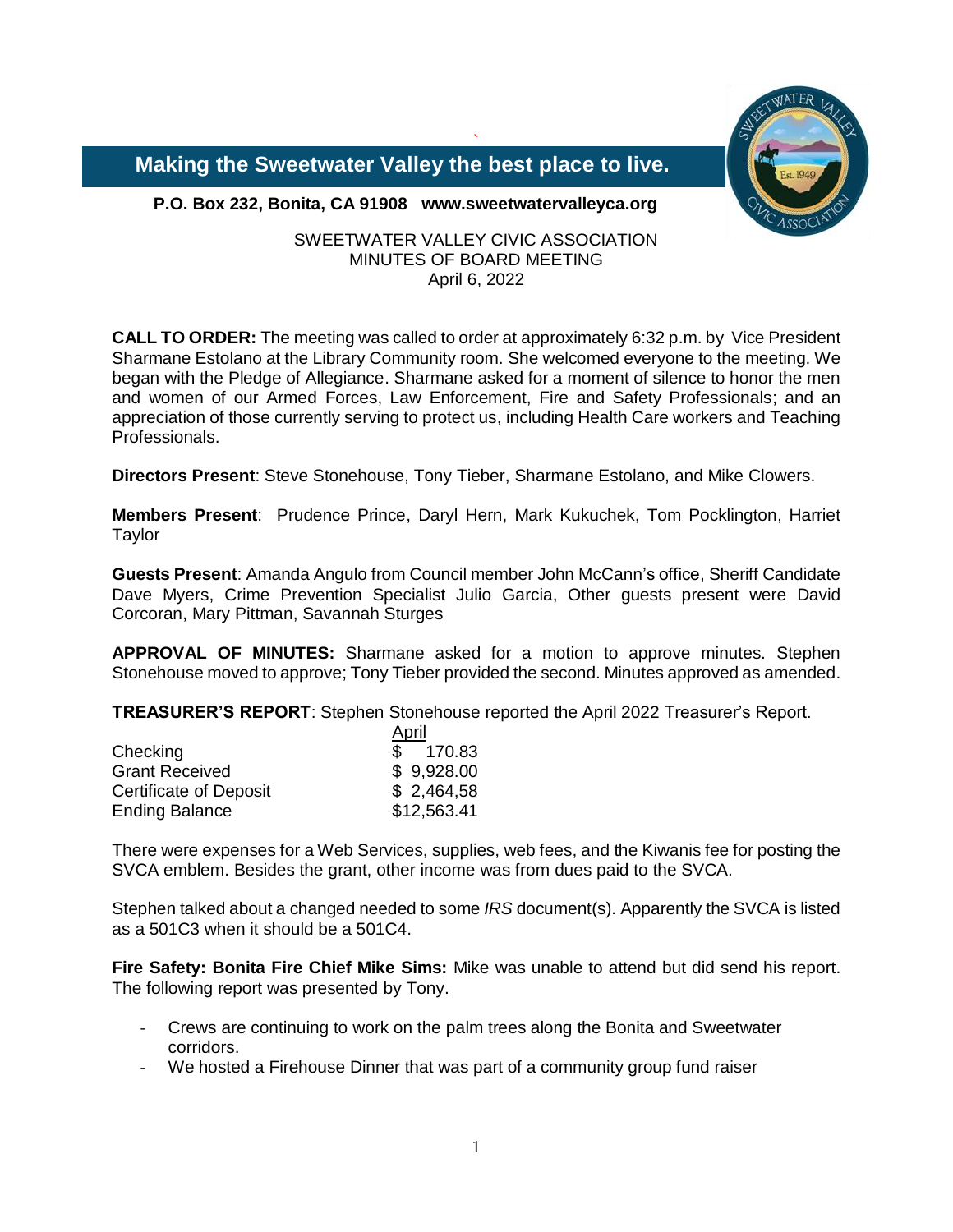- Very bad head-on car accident between two vehicles on Sweetwater Road occurred Saturday March 26th. All four occupants were transported to the trauma centers for serious injuries.
- We will be purchasing a new state of the art Medical Defibrillator with American Rescue Plan Act (ARPA) funds within the next couple months.

# **Law Enforcement Reports:**

## **CHP, Officer Salvador Castro:** Not present

**Sheriff Dept. Crime Prevention Specialist, Julio Garcia:** Thefts from cars is a serious problem in Bonita. Julio recommends that people should never leave belongings in plain sight and remove them whenever possible. Julio also told us that catalytic converter theft is not a problem in Bonita but still is a problem in North and East County. He told us the Sheriff's Dept is working with car dealers to eliminate the theft of converters. He further stated that bicycle theft is a problem, and most thefts occur when there are homeless people in the area. The Sheriff and San Diego County are working together to solve the homeless crisis by offering housing and county services to these homeless people.

Sharmane Estolano asked about neighborhood watch programs, and Julio replied that he would be happy to help set one up in any area of the County. Julio reminded us that the Sheriff can only investigate crimes if they are reported. Calls to the Sheriff can be confidential. He continued by saying that people converse about crimes on social media, but they never file a report.

Meeting attendees discussed the crime report presented by Julio especially in the areas of Briarwood and Robinwood. Again, Julio reiterated, report the crimes to the Sheriff. See the attached crime report.

**Chula Vista Police Officer:** Not present.

## **Elected Representative Reports:**

## **House of Representatives Sara Jacobs' Office Christopher Frantz:** Not present

### **Council Member John McCann's Office representative Amanda Angulo**  Amanda reported that both she and Councilmember McCann want to wish everyone a Happy upcoming Easter and Passover.

She reported that while, she had discussed this in previous meetings, she wanted to reiterate that the Councilmember led efforts to stop the worker interruption and have Republic Services resume operations. He assisted in negotiating a credit on bills for Chula Vista customers and has been successful in doing so. However, there are a few people who have yet to receive those credits. If you know anyone who happens to be in this position, please reach out to Councilmember McCann's office with all your contact information, and bill to escalate the refund.

Amanda further reported, on the political side, that Republic Services signed a contract with the City of Chula Vista in 2013, a year prior to Councilmember McCann joining the Council, and the contract will be over in 2024. These past months provided several lessons learned from the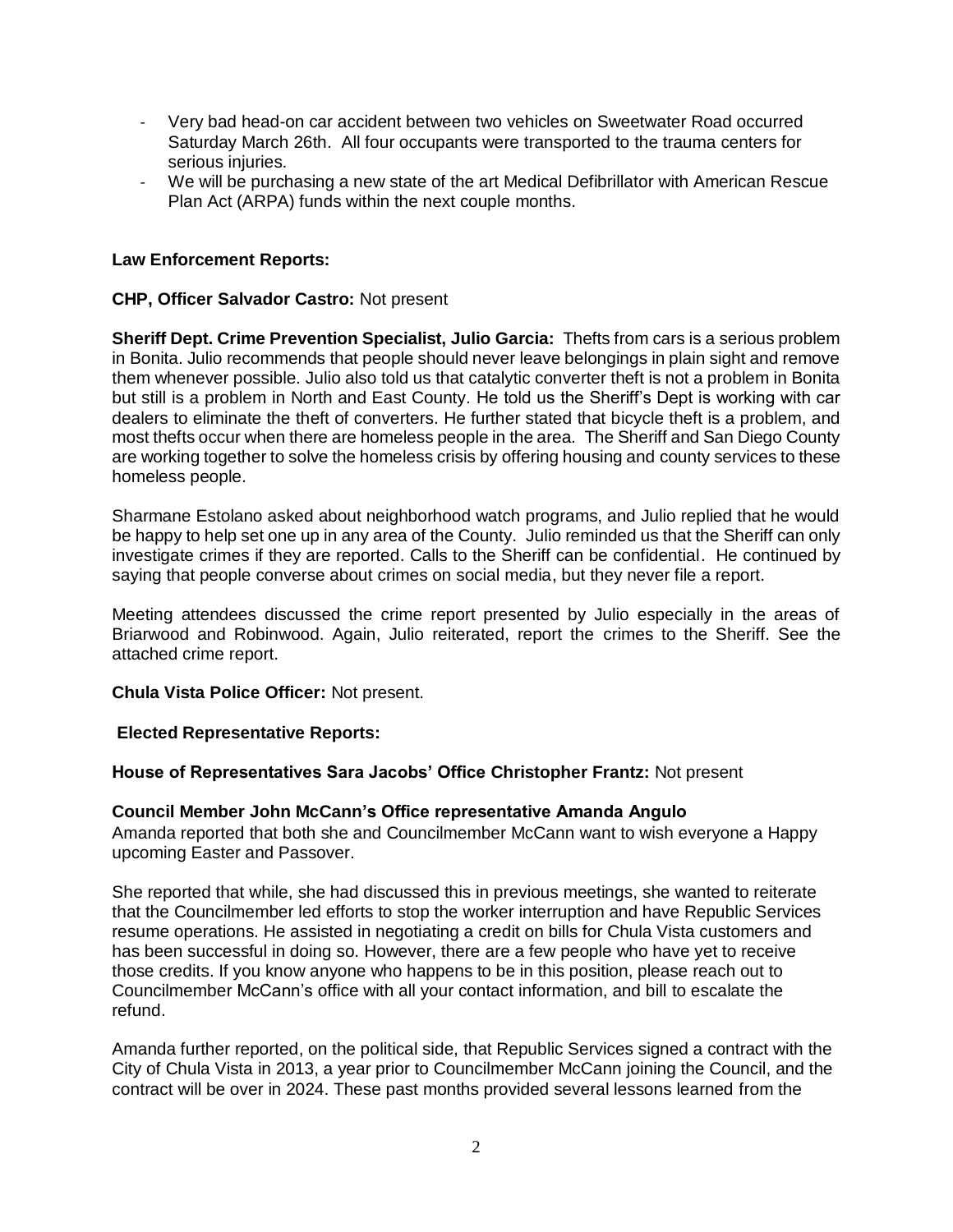work stoppage, so the Councilmember wishes to correct these contract issues through a transparent selection process as mayor of Chula Vista in 2024.

Councilmember McCann has been putting his Master's degree into use by implementing a plan to eliminate the City's \$350 million pension obligation debt. His efforts were unanimously approved, which has resulted in saving the City of Chula Vista \$14 million a year.

Councilmember McCann helped create the Enterprise Fund, which allows the revenue generated by the Golf Course to be reinvested back into the Golf Course.

Since Councilmember McCann grew up in Bonita and attended Bonita Vista Middle and Bonita Vista High School, he continues to be an advocate for preserving the quality of life in Bonita. His accomplishments for Bonita haave been mostly in Rohr Park. He spearheaded the resurfacing of the basketball courts, added the dog park, and upgraded the play equipment for the children. Councilmember McCann will continue to protect Rohr Park's amenities, including generating a General Plan for the park. He wants Bonita residents on the committee that generates the general plan.

Lastly, this Saturday, April 9th, Chula Vista will be hosting the South Bay Earth Day at Memorial Park from 11 am to 4 pm. It's a free event in which they will have several activities, products, and services.

Tony asked Amanda to see if the Parks department could view the soccer field lines at Long Canyon Park. Tony was concerned that the end lines and side lines are within 3 feet of trees creating a dangerous situation for the players.

### **Andrew Harvey, Supervisor Nora Vargas Representative**:

Andrew was unable to attend the meeting.

**New Business. Guest Speaker. Dave Myers, Candidate for the Office of Sheriff, San Diego County.** Sharmane introduced the guest speaker for this evening's meeting, San Diego County Sheriff candidate Dave Myers.

Candidate Dave Myers gave a shout out to Crime Specialist Julio Garcia whom he has known for a long time. He congratulated Julio on a job well done.

Candidate Myers reminded us that all eligible voters in San Diego County will get to vote for the new sheriff. He also reminded us that the Sheriff is responsible for the County jail system and highlighted that the San Diego County jails have the highest death rate of all jails in California. Candidate Myers postulated that San Diego County's funding for the Sheriff's Dept is inadequate since the dept is responsible for 4,500 employees and must protect 1.2 million people. He talked about the low morale among law enforcement, and that people don't trust law enforcement like they used to. As a result of these facts, response time by law enforcement is longer than it used to be, and people are frustrated with the situation. Dave referenced studies about policing but did not identify individual studies. He indicated the studies show that minorities are stopped more often than others and stated because of this, equity in policing is needed. Dave went into detail regarding responsibilities of the Sheriff's Dept. which includes staffing the courts, and handling evictions. There was an eviction moratorium during the Covid pandemic. None-the-less, he said the Sheriff's Dept Civil Division prioritized the eviction of certain people, and this action caused mistrust in the community. Candidate Dave Myers talked about the failure of leadership within the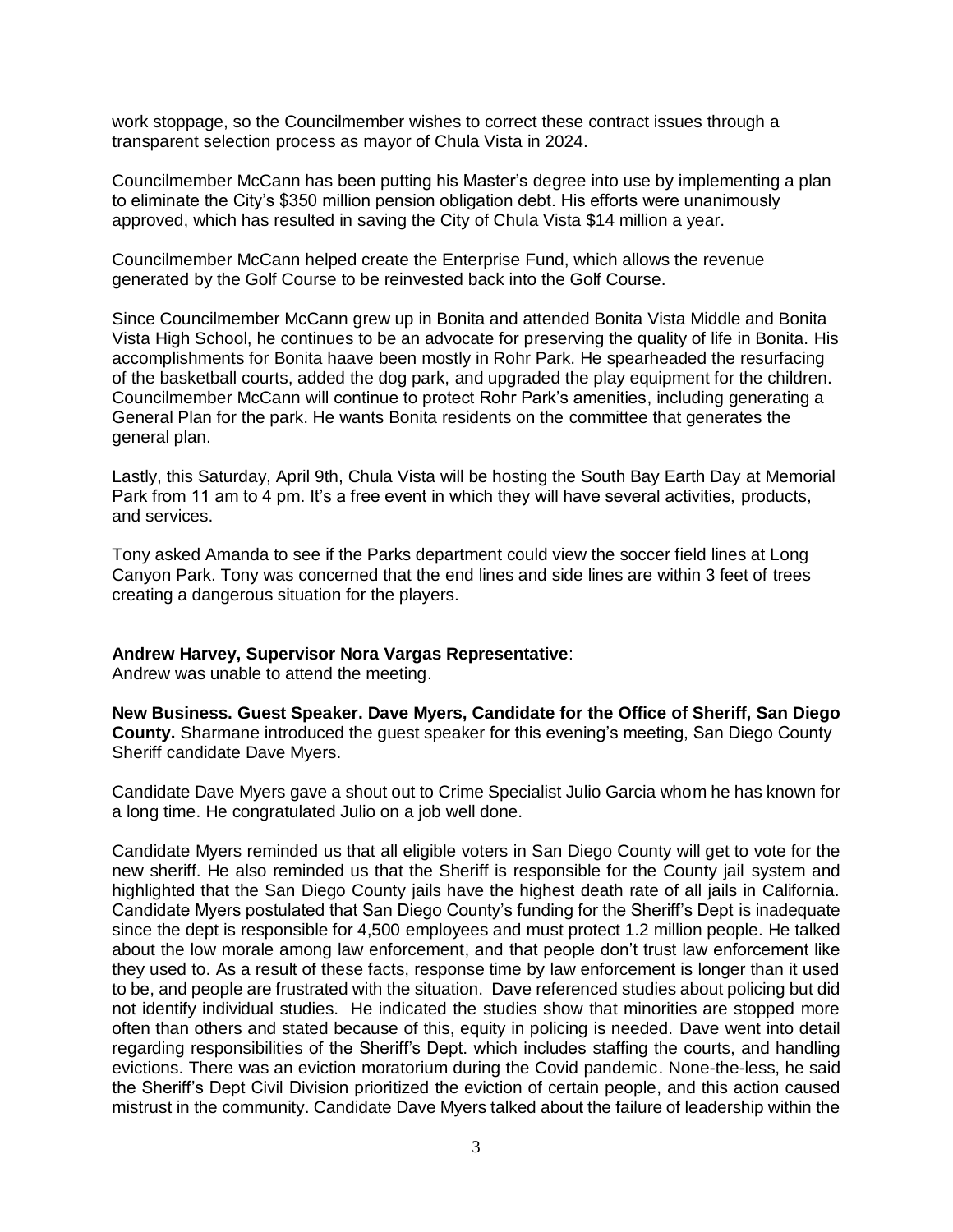San Diego County Sheriff's Department. This failure in leadership has led to low morale and low recruitment levels. The Sheriff's Dept must return to a situation where management is trusted. Dave cited examples of poor leadership. In the last two years, the Sheriff's Department has paid out \$100 million in wrongful death claims.

Dave further indicated the Sheriff is prioritizing the wrong solutions for situations that require a different approach. A good example is sending officers into situations for which they are not trained. Thus, people are going to jail when they should really be going to a hospital. Overtime is excessive because of the shortage of personnel. Mark Kukuchek asked Dave about the priorities Dave was referencing. The candidate replied that not everyone needs to be taken to jail such as people with mental health issues. Most are currently taken to jail and due to the shortage of mental health professionals, the mental health issues never get evaluated. For example, at the women's jail where a woman who was a human trafficing victim was taken and isolated and did not receive mental health help. Without going into details, Dave indicated this person died in the jail.

Dave wants to use a County of San Diego program that funds a mobile crisis response team as first responders in certain cases such as mental health issues. Sharmane Estolano asked the candidate to address issues other than jails where the people are apparently normal citizens or citizens who called the Sheriff with a problem that needs a law enforcement solution. In response to this he talked about reduced liability and reduced response time once the citizen calls the Sheriff's Dept. Dave also recommended additional funding so more deputies could be hired and overtime for existing deputies decreased. Dave Corcoran, a meeting attendee, posed the following question in response to a mental health procedure supported by Dave Myers: If the dispatcher makes a decision that the "call for service" is a mental health issue, but when the mental health team arrives the situation turns violent, what happens then? Dave responded that a lot of training is required before a mental health team is sent alone to an incident. Until that training is available, both a deputy and the mental health team have to respond to the incident. Tom Pocklington commented that jails have changed a lot in the last 30 years. Jailers used to work the streets before they became jailers, but not now. Tom suggested that the Marshall's Office should be part of the Sheriff's Department. Tom felt passionately that integrity must be fostered in the Sheriff's Dept. Dave said that the classification of Sheriff employees definitely needed to be reviewed. He also felt that training of Sheriff personnel was required to lesson citizen complaints. Back to Tom's statement, Dave also referenced the need to revisit the current supervisory authority for the medical staff. Dave also referenced the Community Oversight Board and felt that was the way forward. Dave reiterated that employee classifications and the salary scale needs to be revised. He felt this revision would help foster better morale.

Mike Clowers talked about traffic enforcement and that the CHP is understaffed and unable to provide traffic enforcement. Mike wanted to know if the Sheriff could enforce traffic laws. Dave indicated that the Sheriff could enforce traffic laws in the future and even write tickets to reduce auto accidents. Mike Clowers mentioned that he works with County on road certification and speed reduction, but no law enforcement is available to enforce the speed limits. The conversation ended with someone mentioning that the Sheriff used to enforce traffic laws. Harriet Taylor talked about State Route 125 and the excessive toll which causes the toll avoidance traffic coming through Bonita.

Tony Tieber asked Dave to state his position about cannabis, its use, and current regulations. Dave felt that legal cannabis reduces crime, but the current cost of legal cannabis is too expensive under existing regulations. Dave felt reducing taxes on the products would help eliminate illegal shops and provide safer access to the products for consumers. He also said he had no problem with on-site consumption of cannabis. With regard to on-site use, Dave said that if a person is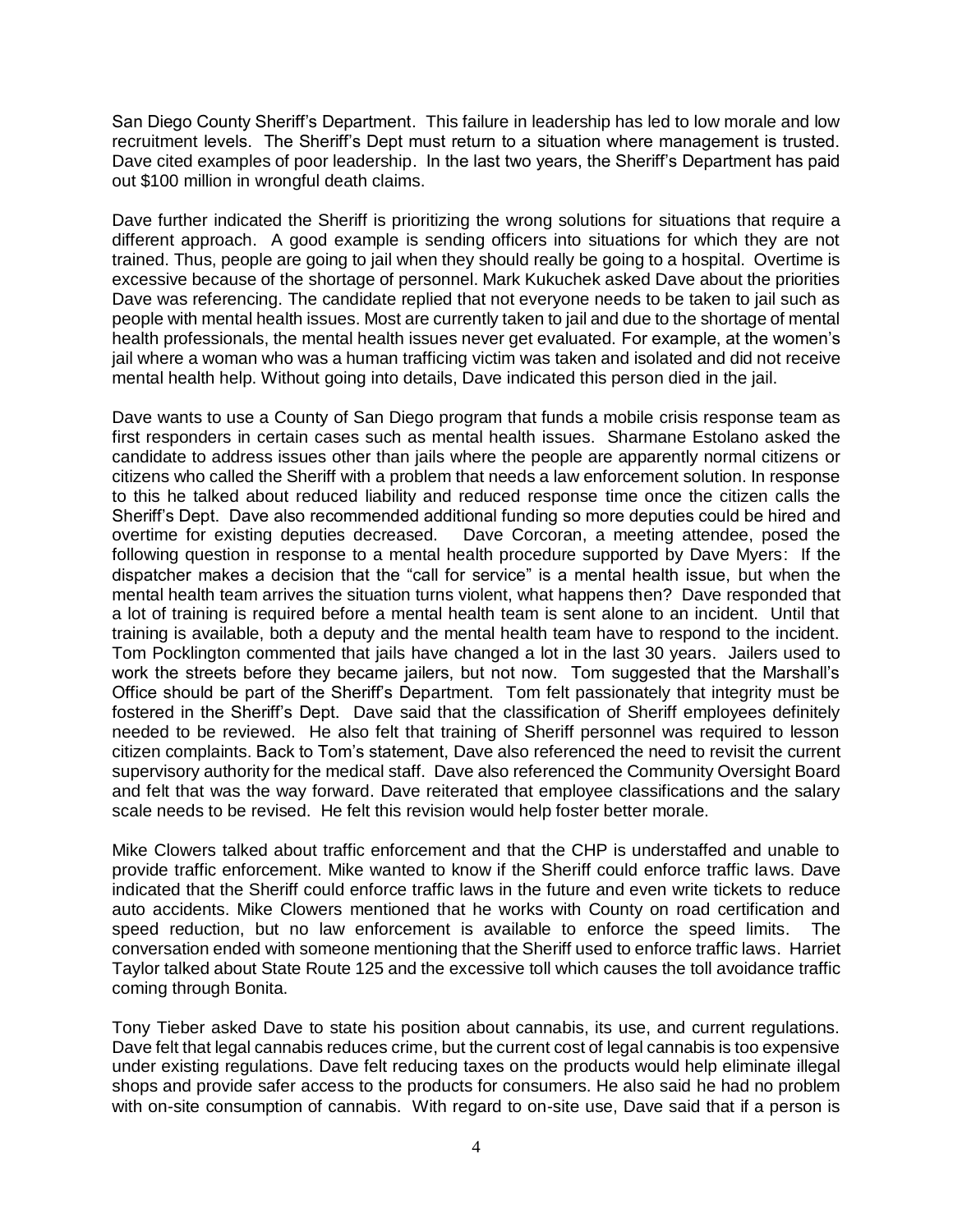stopped, we should use County regulations; Unfortunately, in this County, regulations differ by community. Harriet Taylor talked about on-site consumption and how Bonita is surrounded by other communities, including cities, who do not appear to have resources to enforce cannabis regulations and laws. Consequently, every aspect of on-site consumption needs to be discussed including people consuming on the black-market sites. Dave responded that the County has a responsibility to enact enforceable regulations.

A meeting attendee asked the candidate about the current staffing in the Sheriff's Dept. Dave responded that he had no current statistics regarding staffing because he retired in 2018. He estimated the Dept was 285-300 deputies short. The attendee then asked Dave if elected, would he offer bonuses to hire more deputies since it appears that other communities are hiring the deputies because they can offer more attractive salaries. Dave responded that if elected, he intended to approach the Board of Supervisors to get more funding. Dave also said that retirement benefits are too low, and that also contributes to the retention problem. Dave continued to talk about benefits indicating this is an issue when it comes to hiring and retaining quality employees. He specifically mentioned medical benefits which don't continue after retirement.

A meeting attendee asked Dave to explain his wellness plan for the medical health of all deputies on the Force. Dave responded that the stigma of seeking mental health services needed to be lessened and hopefully eliminated. He also said the Sheriff's Department does not supply enough mental health services. Another meeting attendee gave a shout out to Dave when it came to mental health of the deputies. He said that Dave always checked on employees involved in critical health situations and that the current Sheriff is not attending to deputies with mental health issues. Dave thanked the SVCA for this invitation to meet and discuss such important issues.

# **Continuing Business**: None

**New Business**: Sharmane Estolano reported about a call she and Harriet Taylor participated on with the County of San Diego. This call related to a transformative grant to be awarded. There were educational portions of this grant split between Spring Valley and Bonita. Apparently, there is money available to submit the grant application with the winning entry eligible for a large grant award. Sharmane reported that Supervisors Vargas and Fletcher will file the necessary paperwork for the grant. According to Sharmane, she represented the SVCA and Harriet represented the Sweetwater Community Planning Group on this call. Hopefully Sharmane can further update us at the next meeting.

# **Community Forum:**

Due to time limitations, we did not conduct the usual community forum segment of the meeting.

|                                    | County:        | <b>Chula Vista:</b> |
|------------------------------------|----------------|---------------------|
| Pothole repairs, graffiti removal, | (877) 684-8000 | $(619)$ 397-6000    |
| <b>Burned-out streetlights:</b>    |                |                     |
| Illegal dumping:                   | (858) 694-2212 | $(619)$ 397-6000    |

**Membership** –Sharon Coleman was not available for the meeting but did file a membership report; that report follows:

Org/Profit Partner - 4, Org/Non-Profit Partner- 6 (includes 1 Gold), Silver/Family- 1 Family- 21,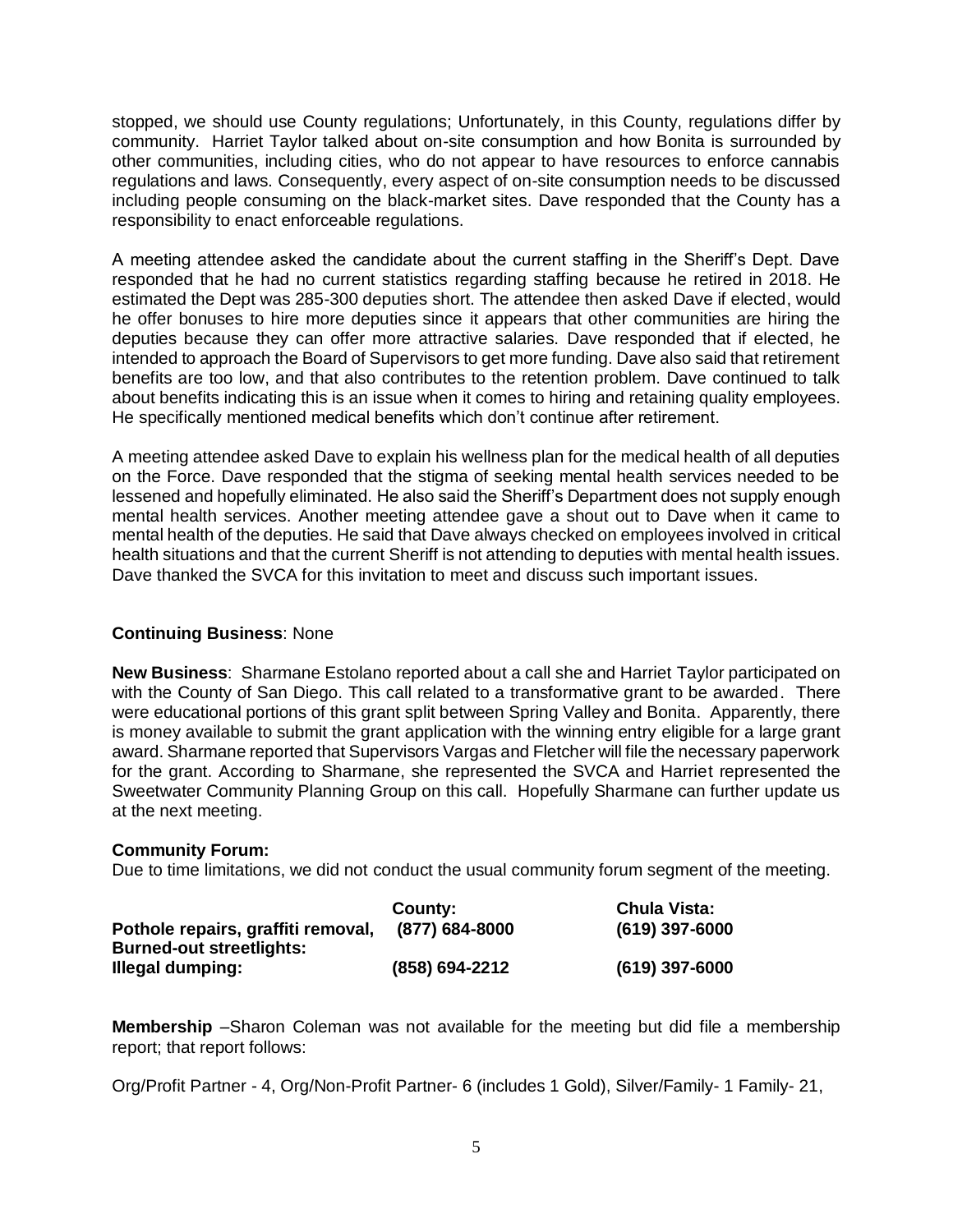Individuals- 13, Gold- 18. She also mentioned the various costs associated with membership: Gold \$250, Silver \$100, Family \$25, Individual \$15, and Organizations \$50

Meeting was adjourned at 8:28 p.m.

Respectfully submitted, Anthony P. Tieber Secretary, SVCA

**Mission Statement**: The Sweetwater Valley Civic Association is the direct conduit to local County elected and appointed officials, law enforcement and emergency first responders to discuss and resolve issues related directly to our quality of life within the Sweetwater Valley communities.

### Sweetwater Valley Civic Association

List of Concerns for discussion with candidates for the Office of San Diego Sheriff

- 1. If you are elected Sheriff of San Diego County, how will you address our specific community safety issues related to living in an unincorporated area located in the middle of a large metropolis?
	- a) The only places we see a Deputy's car in Bonita are at Donny's Café and the Safety Center. Their visual presence is almost non-existent.
	- b) Our traffic issues are significant with Chula Vista through-traffic from the south and east and San Diego/National City traffic cutting through Bonita from the north. Bonita is a "free zone" with no consequences for traffic violations and unsafe driving.
	- c) The Bonita Safety Center is an important community asset, but it is closed. The door is locked even when Sheriff's vehicle(s) are parked outside.
- 2. We value our Sr. Volunteer Patrol, but we are seeing a downward trend in recruitment and retention. The location of the current training venue in Poway for 10 days on heavy traffic commute days (Monday-Friday) is a major deterrent for retired people. We try to avoid going anywhere during busy commute times. Would you consider rotating this training program between the Poway and the Rancho San Diego Substations?
- 3. Littering is against the law. How can the Sheriff's Dept. help to deter illegal dumping such as we see along Proctor Valley Rd (in the County area), Quarry Rd, Morrison Pond, and a few other places?
- 4. How can the Sheriff's Dept and the CHP communicate and cooperate to provide more continuous traffic control oversight? For example, during the busiest commute times in Bonita the CHP staff is busy on the freeways. The CHP officer can only spend mid-day patrolling in Bonita one or two days/week and never on weekends. Can the Sheriff Deputies be covering the traffic violation hot spots during those times? We are desperate to provide safe school crossings for students both in the morning and the afternoon. We almost had a child and parent hit by a